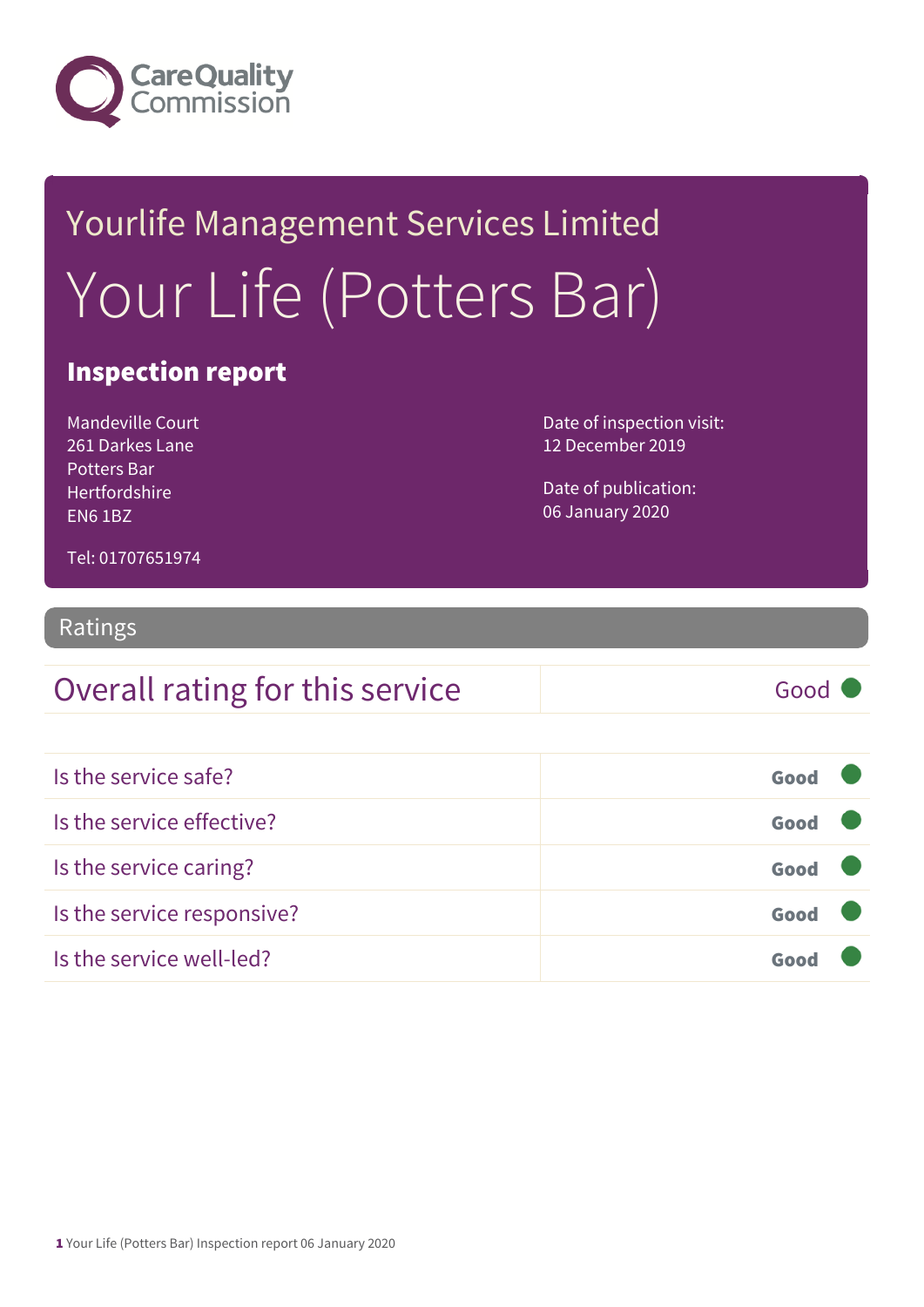### Summary of findings

### Overall summary

#### About the service:

Your Life (Potters Bar) operates a supported living scheme in a modern and purpose-built private development in Potters Bar (Mandeville Court). The property consists of 53 flats privately owned and occupied by older people who also share some communal areas and facilities including dining rooms, lounges and gardens.

Not everyone using Your life (Potters Bar) receives the regulated activity; CQC only inspects the service being received by people provided with 'personal care'; help with tasks related to personal hygiene and eating. Where they do we also take into account any wider social care provided. At the time of our inspection four people who lived at Mandeville Court received the regulated activity of 'Personal care'.

#### People's experience of using this service:

People felt safe receiving care from Your Life (Potters Bar). Risks to people`s health, safety and well-being were assessed and measures put in place to remove or reduce the risks. There were enough skilled and safely recruited staff available to meet people's needs. People's medicines were managed safely. Staff had received training in infection control practices and personal protective equipment was provided for them. The registered manager took appropriate actions following incidents and learning was shared with staff. Risk assessments and care plans were updated after accidents and incidents to ensure that the measures in put place were effective.

Staff assessed and documented people's care needs and preferences, people's support was based on this. People and relatives said staff were trained to do their jobs well. Staff received regular training updates and felt supported in their roles. People using the service did not need support to eat and drink. Staff and the management team worked well with external professionals including district nurses, GPs, mental health team and other care agencies. People said staff always asked for consent when supporting them. Staff received training in the Mental Capacity Act and had a good understanding of how to put this into practice.

People were supported to have maximum choice and control of their lives and staff supported them in the least restrictive way possible and in their best interests; the policies and systems in the service supported this practice.

Staff communicated with people in a kind and respectful manner. People and their relatives were positive about the care provided. People were consulted about changes to their care and regular reviews were undertaken of people's support needs involving people, their relatives and other professionals as needed. People told us their privacy and dignity were respected and that staff supported their independence. Staff understood people's needs and care plans were written in a way that promoted people's dignity and independence.

People received care that was tailored to their individual needs, likes, dislikes and preferences. The service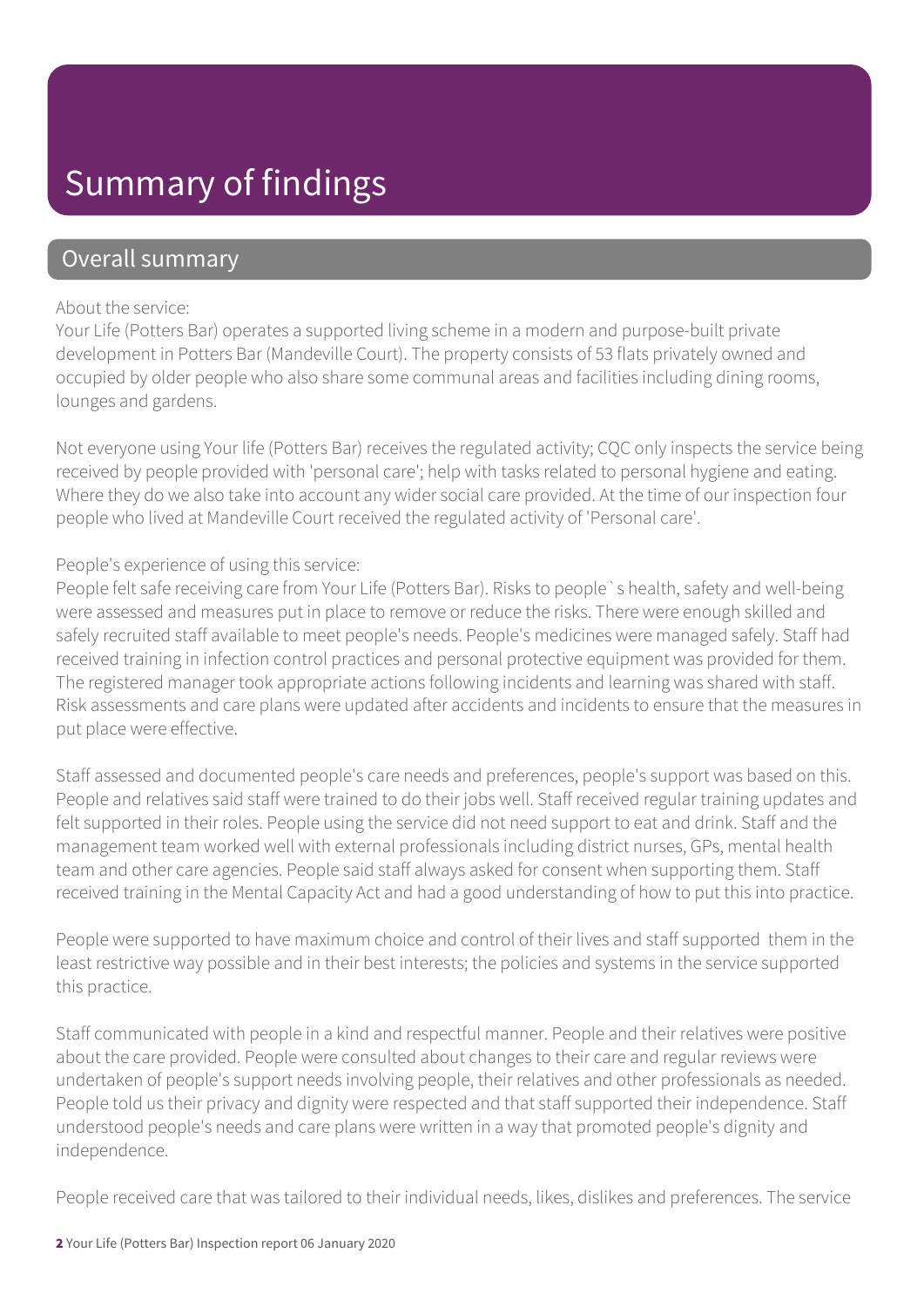was not responsible for providing opportunities for activity and stimulation. However, the homeowner's residents' association and social committee ensured there was a good mix of social activity for people to enjoy. The provider had ensured that all documents could be made available in larger print and there was an option to get any documents produced in braille if needed.

The provider had a complaints and compliments policy. The registered manager told us they had not received any formal complaints. People and their relatives told us they would be confident to raise anything of concern with the management team. People had been encouraged to identify their preferences and put plans in place for when their health deteriorated. People were supported to stay in their own home if they chose to do so when they approached end of life and extra support was put in place to facilitate this if needed.

The registered manager and staff knew people and their families well. This enabled positive relationships to develop and good outcomes for people. The registered manager led by example. People, their relatives and the staff team praised the registered manager for leading the service well and demonstrating a clear ethos of caring and respect. The provider had developed systems to monitor and evaluate care provided to people. Effective systems were in place to learn from accidents, incidents and complaints. Where any shortfalls were identified, these were acted upon in a timely manner to promote people's safety and wellbeing.

Rating at last inspection:

The last rating for this service was good (published 20 June 2017).

Why we inspected:

This was a planned inspection based on the previous rating.

Follow up:

We will continue to monitor information we receive about the service until we return to visit as per our reinspection programme. If we receive any concerning information we may inspect sooner.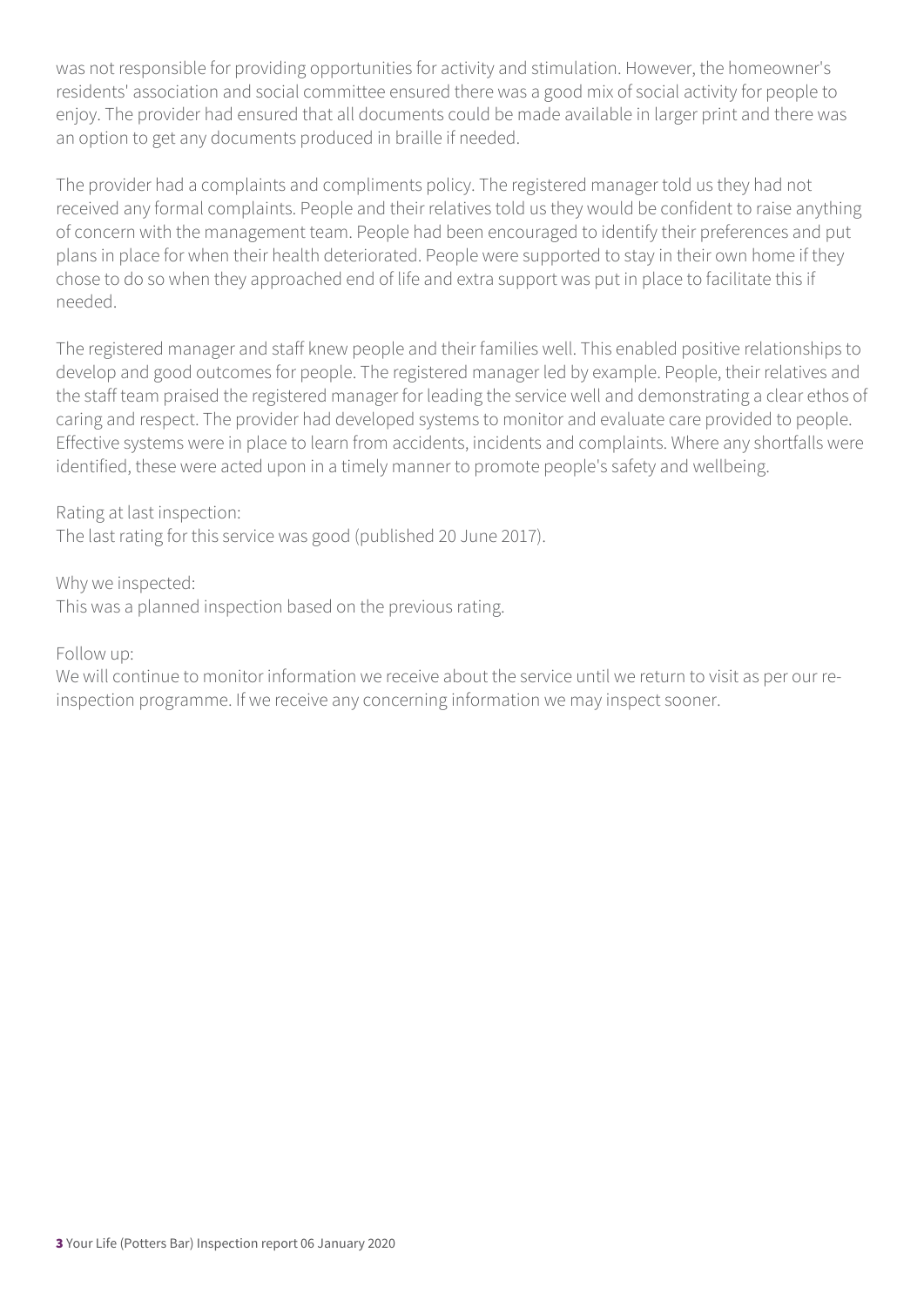### The five questions we ask about services and what we found

We always ask the following five questions of services.

| Is the service safe?                          | Good |
|-----------------------------------------------|------|
| The service was safe                          |      |
| Details are in our Safe findings below.       |      |
| Is the service effective?                     | Good |
| The service was effective                     |      |
| Details are in our Effective findings below.  |      |
| Is the service caring?                        | Good |
| The service was caring                        |      |
| Details are in our Caring findings below.     |      |
| Is the service responsive?                    | Good |
| The service was responsive                    |      |
| Details are in our Responsive findings below. |      |
| Is the service well-led?                      | Good |
| The service was well-led                      |      |
| Details are in our Well-Led findings below.   |      |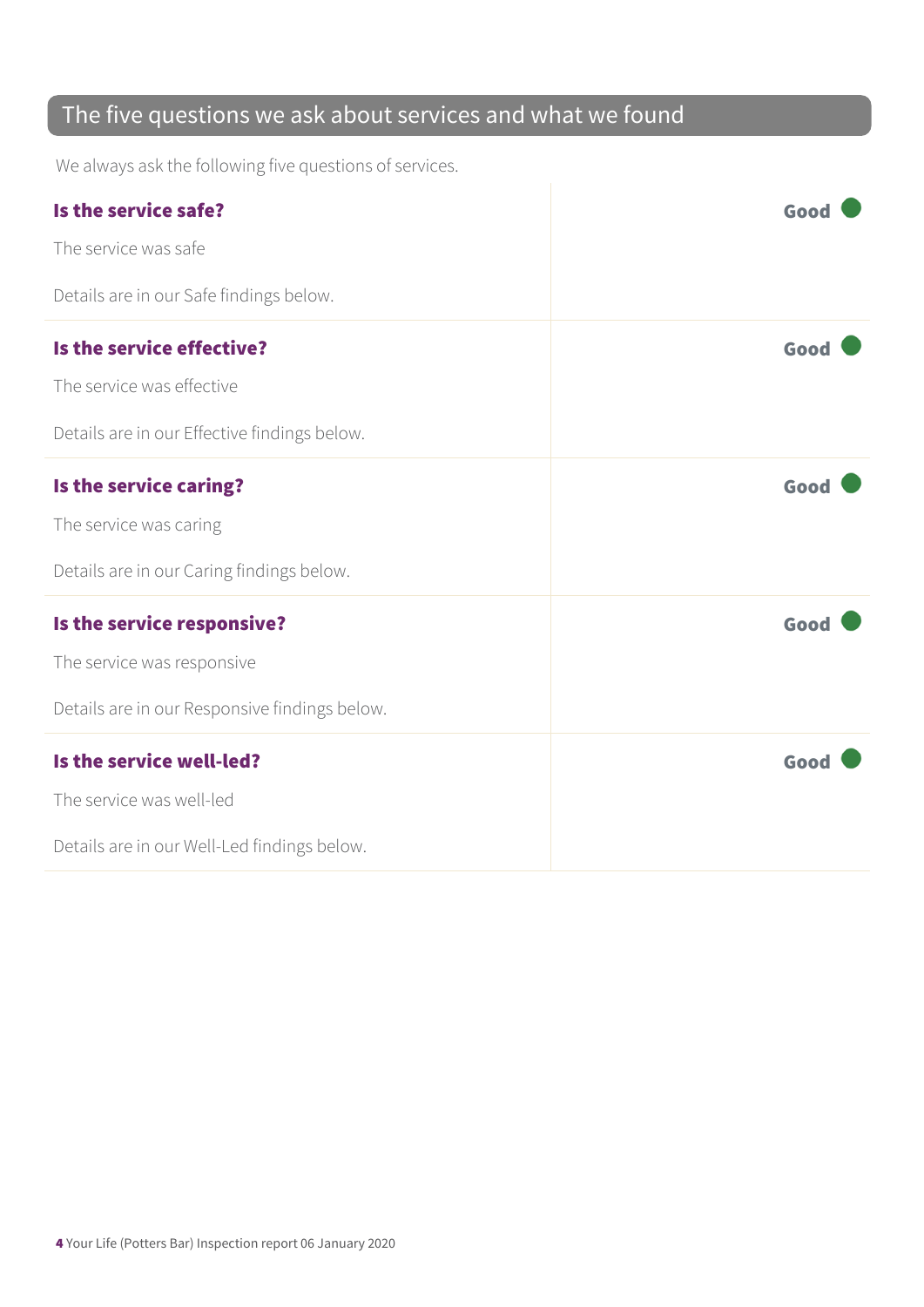

## Your Life (Potters Bar) Detailed findings

### Background to this inspection

#### The inspection

We carried out this inspection under Section 60 of the Health and Social Care Act 2008 (the Act) as part of our regulatory functions. We planned this inspection to check whether the provider was meeting the legal requirements and regulations associated with the Act. We looked at the overall quality of the service and provided a rating for the service under the Care Act 2014.

#### Inspection team

This inspection was undertaken by one inspector.

Service and service type This service is a domiciliary care service. It provides personal care for people living in their own apartments.

The service had a manager registered with the Care Quality Commission. This means that they and the provider are legally responsible for how the service is run and for the quality and safety of the care provided.

#### Notice of inspection

We gave the service 48 hours' notice of the inspection site visit because we needed to be sure that the provider or registered manager would be in the office to support the inspection.

The inspection was undertaken on 12 December 2019.

#### What we did before the inspection

We reviewed information we had received about the service from the provider since the last inspection. We used the information the provider sent us in the provider information return (PIR). This is information providers are required to send us with key information about their service, what they do well, and improvements they plan to make. This information helps support our inspections.

#### During the inspection

We spoke with three people who used the service and one relative about their experience of the care provided. We spoke with three members of staff including the registered manager and two care workers.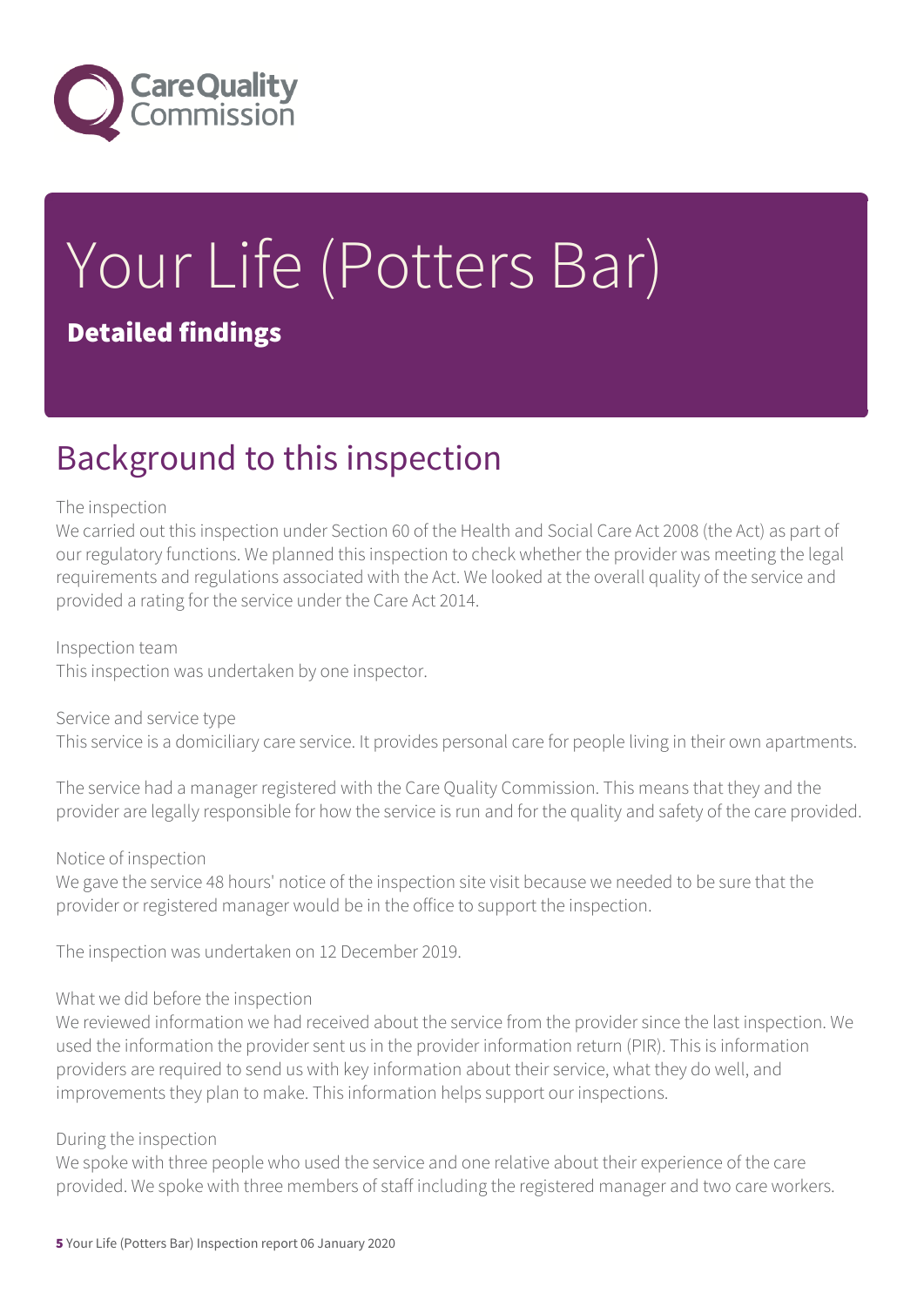We reviewed a range of records. This included two people's care records and medication records. We looked at two staff files in relation to recruitment and staff supervision. A variety of records relating to the management of the service were reviewed.

#### After the inspection

We continued to seek clarification from the provider to corroborate evidence found. We looked at training data and quality assurance records.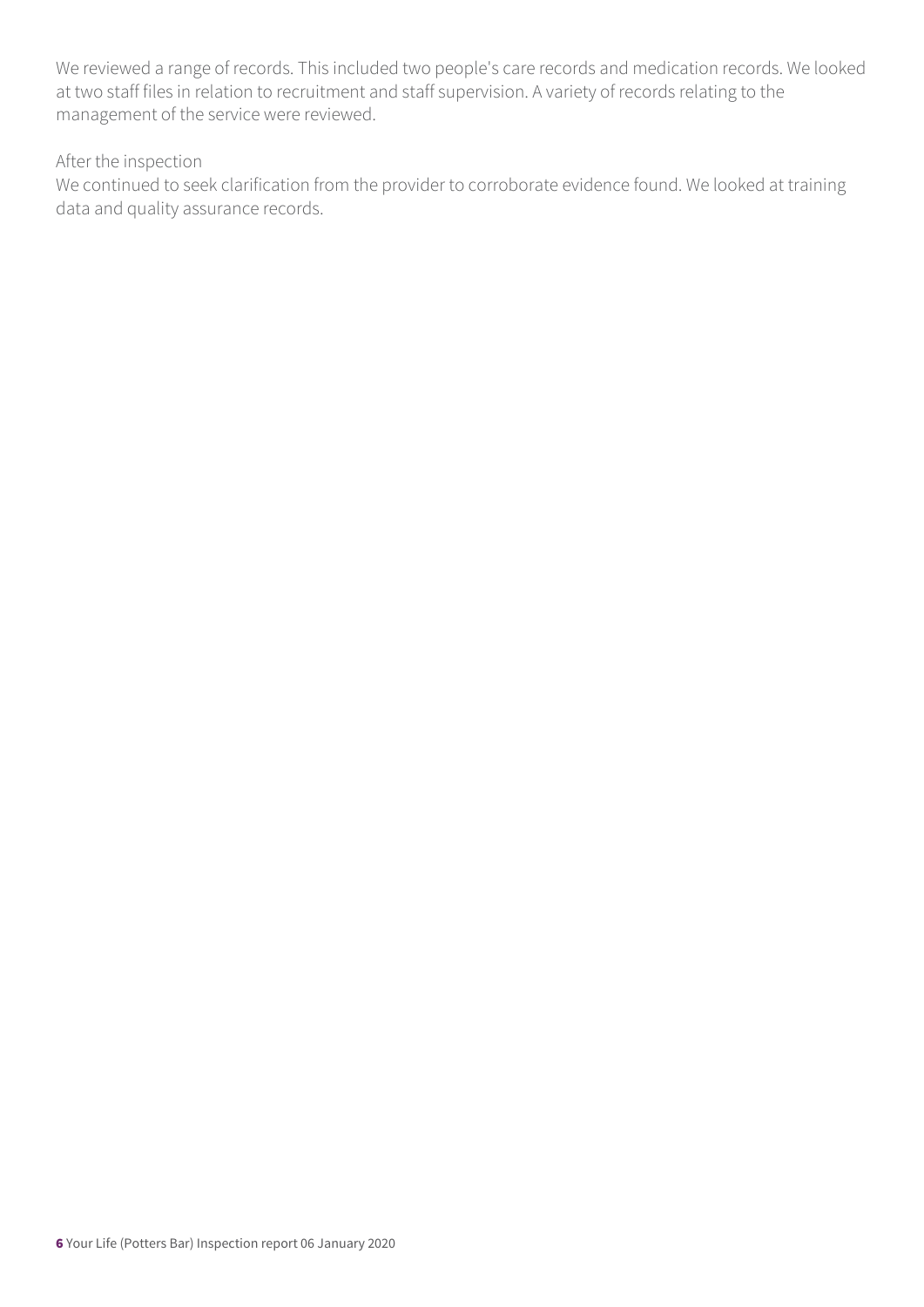### Is the service safe?

### Our findings

Safe – this means we looked for evidence that people were protected from abuse and avoidable harm.

Good: People were safe and protected from avoidable harm. Legal requirements were met.

Systems and processes to safeguard people from the risk of abuse:

● The provider had effective systems to help protect people from the risk of harm or abuse. Staff received training and were confident about what and how they would report any concerns both internally to the service management and externally to local safeguarding authorities.

● People told us they felt safe. A person said, "They (staff) are pretty good here, I always feel safe." A relative said, "I am over the moon. The support [person] has gives me complete peace of mind."

Assessing risk, safety monitoring and management:

● Risks to people`s health, safety and well-being were assessed and measures put in place to remove or reduce the risks. Risk assessments allowed for positive risk taking and enabled people to stay independent.

● The provider helped ensure people received support in the event of an emergency. A team manager undertook a 'sleep in' duty each night so there was always someone available in the event of an emergency.

Staffing and recruitment:

- People and relatives told us they felt enough staff were available to meet people`s needs. People told us they received their support in a timely manner and there was always someone available to provide additional support if needed.
- Safe and effective recruitment practices were followed to help ensure staff were of good character, physically and mentally fit for the roles they performed. These included satisfactory references and background checks with the Disclosure and Barring Service (DBS) before staff were employed by the service.

Using medicines safely:

● People's medicines were managed safely. Competency assessments were completed following the training to confirm staff had a good understanding in this area. A staff member told us, "[Registered manager] does monthly audits, she has physically watched me do medicine administration." Medicine administration records (MAR) were checked regularly by the management team to help identify any concerns. This helped to ensure that people received their medicines as prescribed.

● People were satisfied with the support they received with their medicines. A person said, "[Staff] put my medicines out for me and fetch me a glass of water. They helped me with creams on areas that I can't reach myself."

Preventing and controlling infection:

● Staff had received training in infection control practices and personal protective equipment such as gloves and aprons were provided for them.

Learning lessons when things go wrong: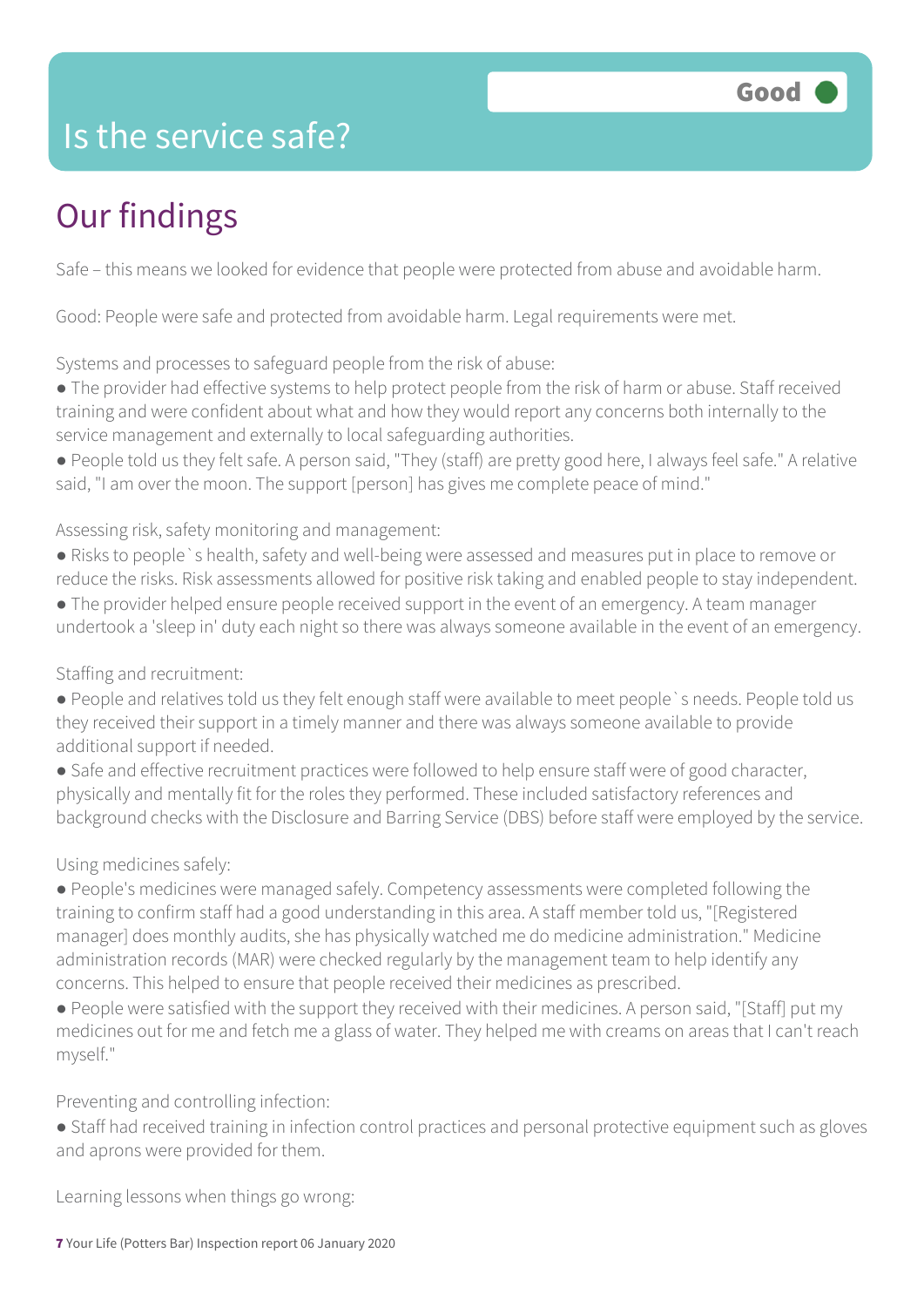● Staff told us there were lessons learned when things went wrong. The registered manager took appropriate actions following incidents and learning was shared with staff. Risk assessments and care plans were updated after accidents and incidents to ensure that the measures in put place were effective.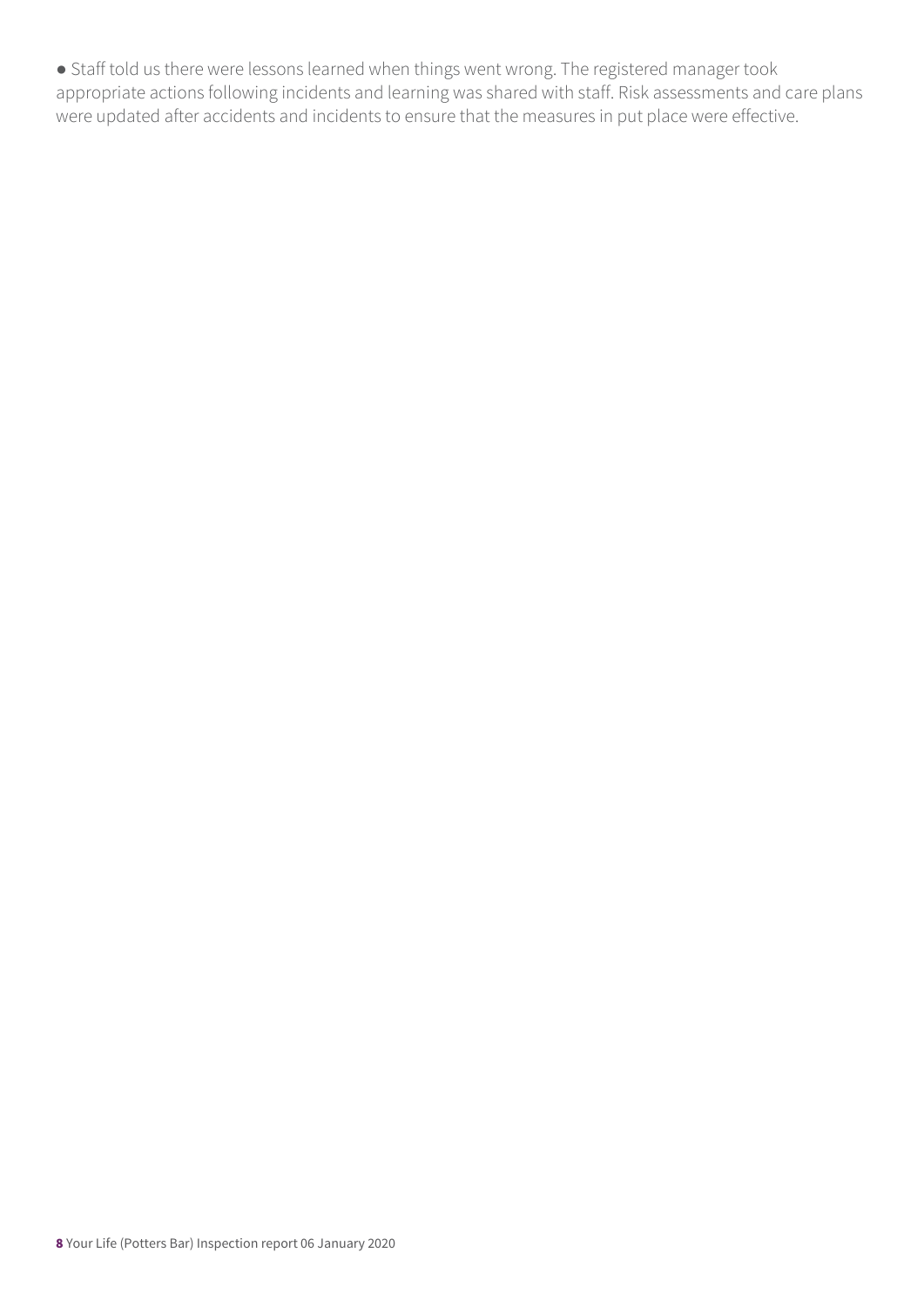### Is the service effective?

### Our findings

Effective – this means we looked for evidence that people's care, treatment and support achieved good outcomes and promoted a good quality of life, based on best available evidence.

At the last inspection this key question was rated as good. At this inspection this key question remained the same. This meant people's outcomes were consistently good, and people's feedback confirmed this.

Assessing people's needs and choices; delivering care in line with standards, guidance and the law

- Staff assessed and documented people's needs and preferences in relation to their care, and planned support based on this.
- People's outcomes were good. For example, one family member told us, "Staff have found a really good balance with providing care and support whilst maintaining [relatives] independence." A person told us, "I could ask for more help if I needed but they do everything they could possibly do."

#### Staff support: induction, training, skills and experience

- People and their relatives told us that staff were trained to do their jobs well. One person said, "[Staff] are all skilled, they know what they are doing. They are all lovely."
- Staff told us that they received training in areas such as safeguarding, moving and handling and the Mental Capacity Act (2005). A staff member said, "I felt e-learning was brilliant. We can access it at home. We learn a lot on the job, I shadowed an experienced staff member for my first four to five days. There is always someone to ask." The staff member added, "I feel this is a company I can grow in. I am doing my NVQ (National Vocational Qualification) next year, I have my sights on a senior role."
- Staff received supervision and competency observations to ensure that they had the knowledge to perform their job roles. A staff member told us, "We have regular supervision, it is the opportunity for us to bring up anything we wish."

Supporting people to eat and drink enough to maintain a balanced diet

● People made their own meals or had use the of external catering service that provided meals in the communal dining area. People were generally positive about the quality and choice of meals.

Staff working with other agencies to provide consistent, effective, timely care; Supporting people to live healthier lives, access healthcare services and support

● Staff and the management team worked well with other professionals including district nurses, GPs, mental health team and other care agencies.

Ensuring consent to care and treatment in line with law and guidance

The Mental Capacity Act 2005 (MCA) provides a legal framework for making particular decisions on behalf of people who may lack the mental capacity to do so for themselves. The Act requires that, as far as possible, people make their own decisions and are helped to do so when needed. When they lack mental capacity to take particular decisions, any made on their behalf must be in their best interests and as least restrictive as possible. We checked whether the service was working within the principles of the MCA and found that it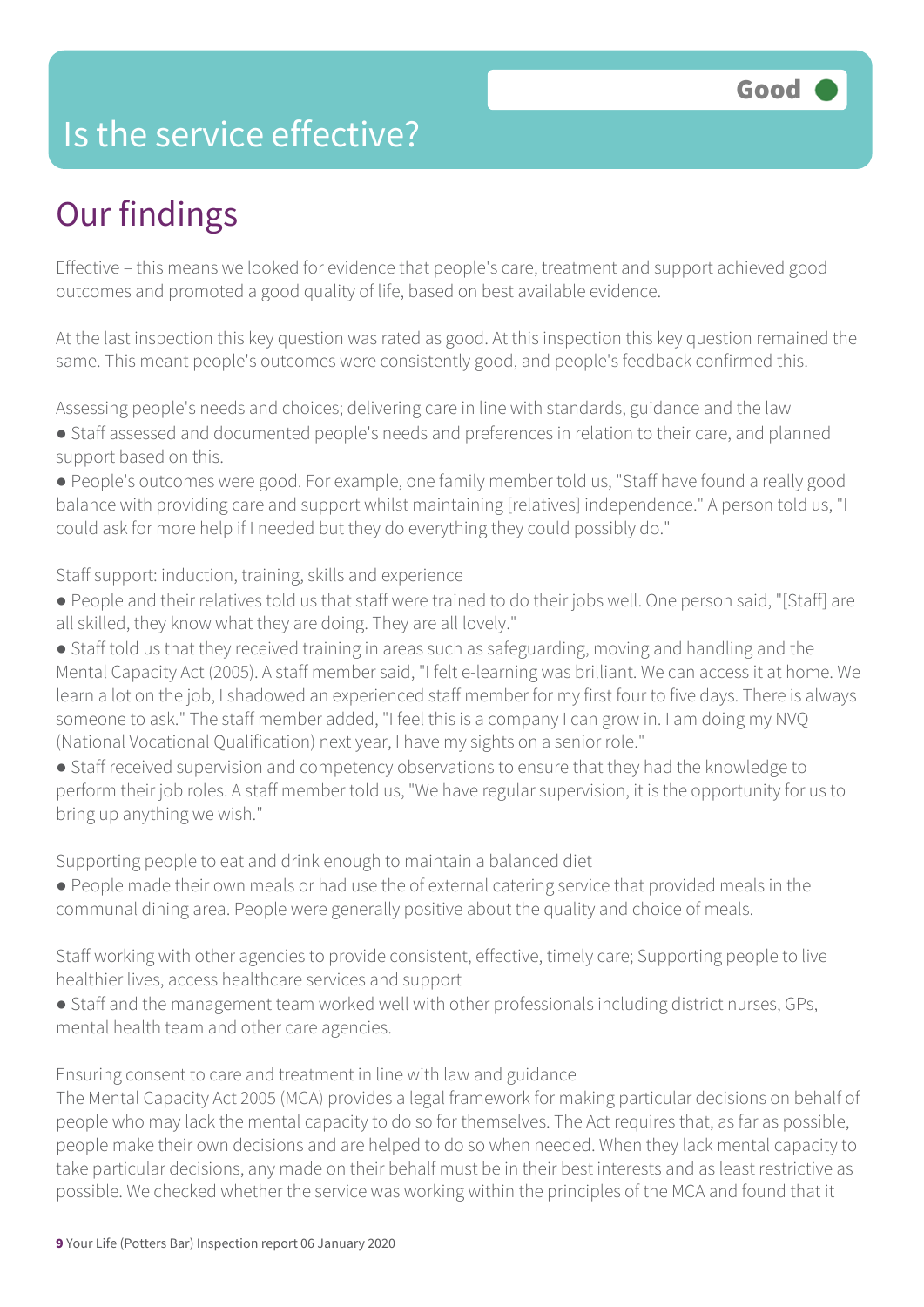was. When people receive care and treatment in their own homes an application must be made to the Court of Protection for them to authorise people to be deprived of their liberty.

- People told us that staff always asked for consent when supporting them. We saw that people had been asked for consent to be supported in line with their care plans and risk assessments.
- Staff received training in the MCA and had a good understanding of how to put this into practice.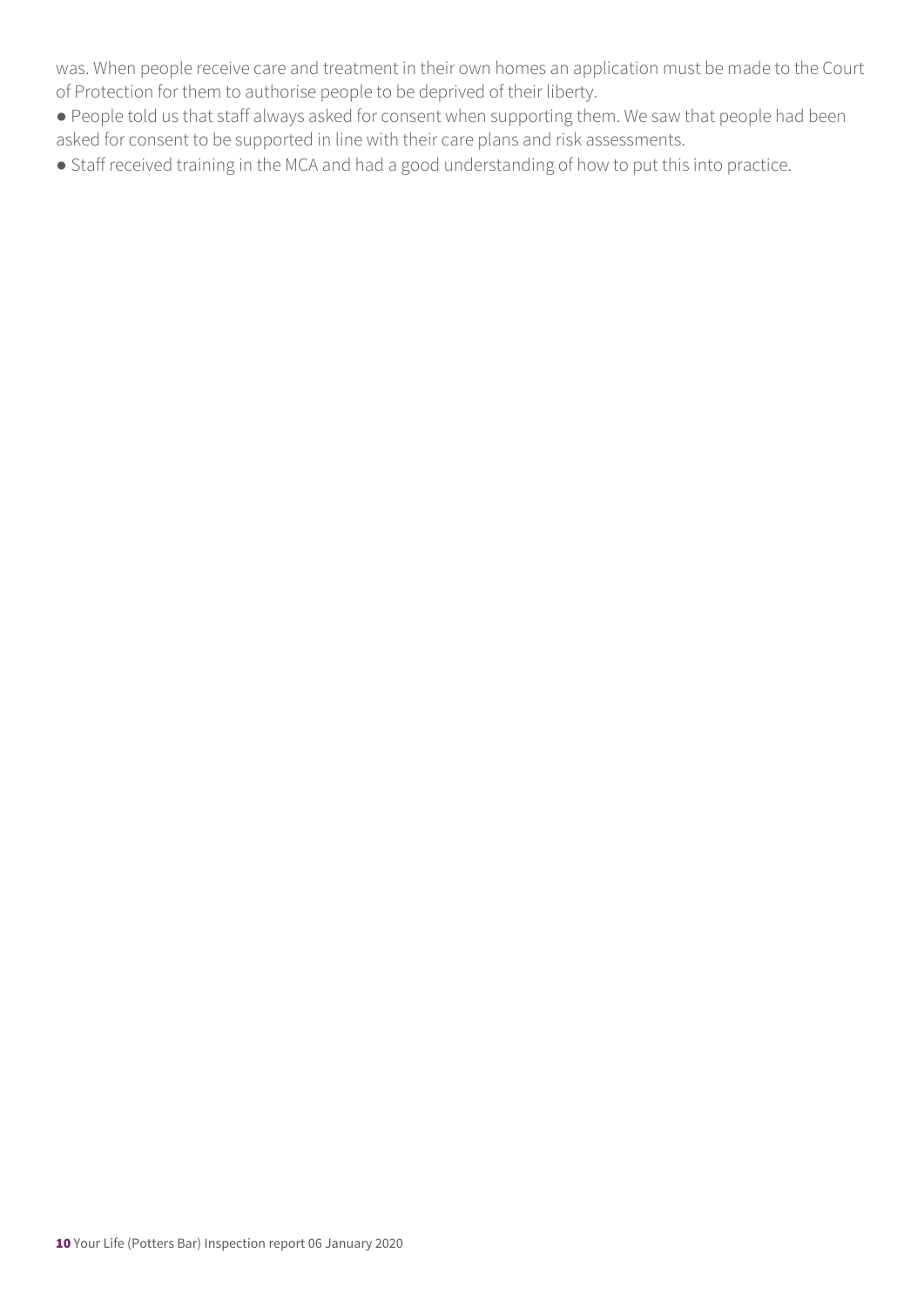### Is the service caring?

### Our findings

Caring – this means we looked for evidence that the service involved people and treated them with compassion, kindness, dignity and respect.

At the last inspection this key question was rated as good. At this inspection this key question remained the same. This meant people were supported and treated with dignity and respect; and involved as partners in their care.

Ensuring people are well treated and supported; equality and diversity

- Staff communicated with people in a kind and respectful manner. Staff had a good understanding of people they supported. A person said, "The staff are really super, they all treat me with respect."
- People and their relatives were positive about the care at the service. A relative told us, "The staff go over and above in my opinion, they are so devoted and very caring. They make people feel important."
- People's care plans and records written by staff used respectful language and gave a good overview of how people were supported.

Supporting people to express their views and be involved in making decisions about their care

- People's care plans showed that they were consulted about changes to their care and that these were documented. A staff member told us, "It is their home and their life, they make changes. We just manage it for them." Regular reviews were undertaken of people's support involving people, their relatives and other professionals as needed.
- People were able to choose how and where they spent their day, either in their own apartments or together with other homeowners in the comfortable and pleasant communal areas.

Respecting and promoting people's privacy, dignity and independence

- People's privacy and dignity was respected. One person said, "I always have the same staff, it means that you feel really comfortable with them."
- People were happy that staff supported their independence. A person told us, "I am very grateful for all they do. They are so considerate they will do anything." Another person said, "[Staff member] is perfect, she does everything I need, I don't need to ask."
- Staff knew how to support people and care plans were written in a way that promoted people's dignity and independence.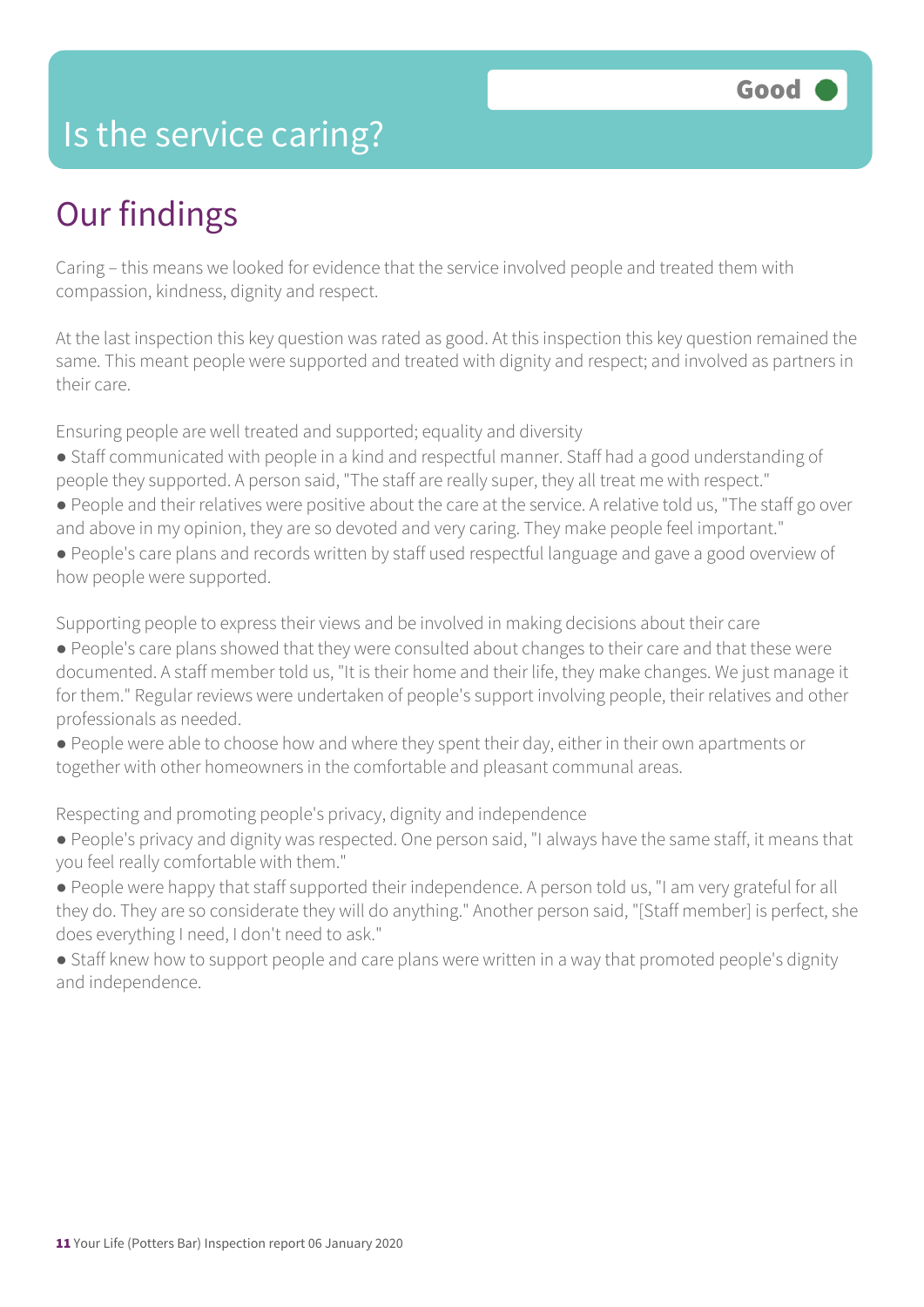### Is the service responsive?

## Our findings

Responsive – this means we looked for evidence that the service met people's needs.

At the last inspection this key question was rated as good. At this inspection this key question remained the same. This meant people's needs were met through good organisation and delivery.

Planning personalised care to ensure people have choice and control and to meet their needs and preferences

- People received care that was tailored to their individual needs, likes, dislikes and preferences.
- People's care was adapted to meet their changing needs. The management team gave us examples where people's needs had gradually increased or decreased, and their care packages had been amended accordingly.
- The service was not responsible for providing opportunities for activity and stimulation. However, the homeowners had a residents' association and social committee who ensured there was a good mix of social activity for people to enjoy.

#### Meeting people's communication needs

Since 2016 onwards all organisations that provide publicly funded adult social care are legally required to follow the Accessible Information Standard (AIS). The standard was introduced to make sure people are given information in a way they can understand. The standard applies to all people with a disability, impairment or sensory loss and in some circumstances to their carers.

- The registered manager reported that all documents are made available in larger print and the service has the option to get any documents produced in braille.
- The registered manager held weekly coffee mornings with homeowners. They told us this helped to encourage communication with people.

Improving care quality in response to complaints or concerns

- The service had a complaints and compliments policy in place and this was available in different formats for people to use.
- The provider maintained an overview of any complaints received to assess themes across all their services and demonstrated that people's concerns were important to them.
- The registered manager told us they had not received any formal complaints. People and their relatives told us they would be confident to raise anything of concern with the management team. One person said, "I have never had to raise a complaint if I did need to I would speak with [registered manager.]" Another person told us, "I am very happy, I am very satisfied, have no complaints."

#### End of life care and support

● People had been encouraged to identify their preferences and put plans in place for when their health deteriorated. The registered manager had met with the homeowners to talk about end of life support. A booklet was made for people to record their end of life care preferences. Some people completed the booklets and some chose not to.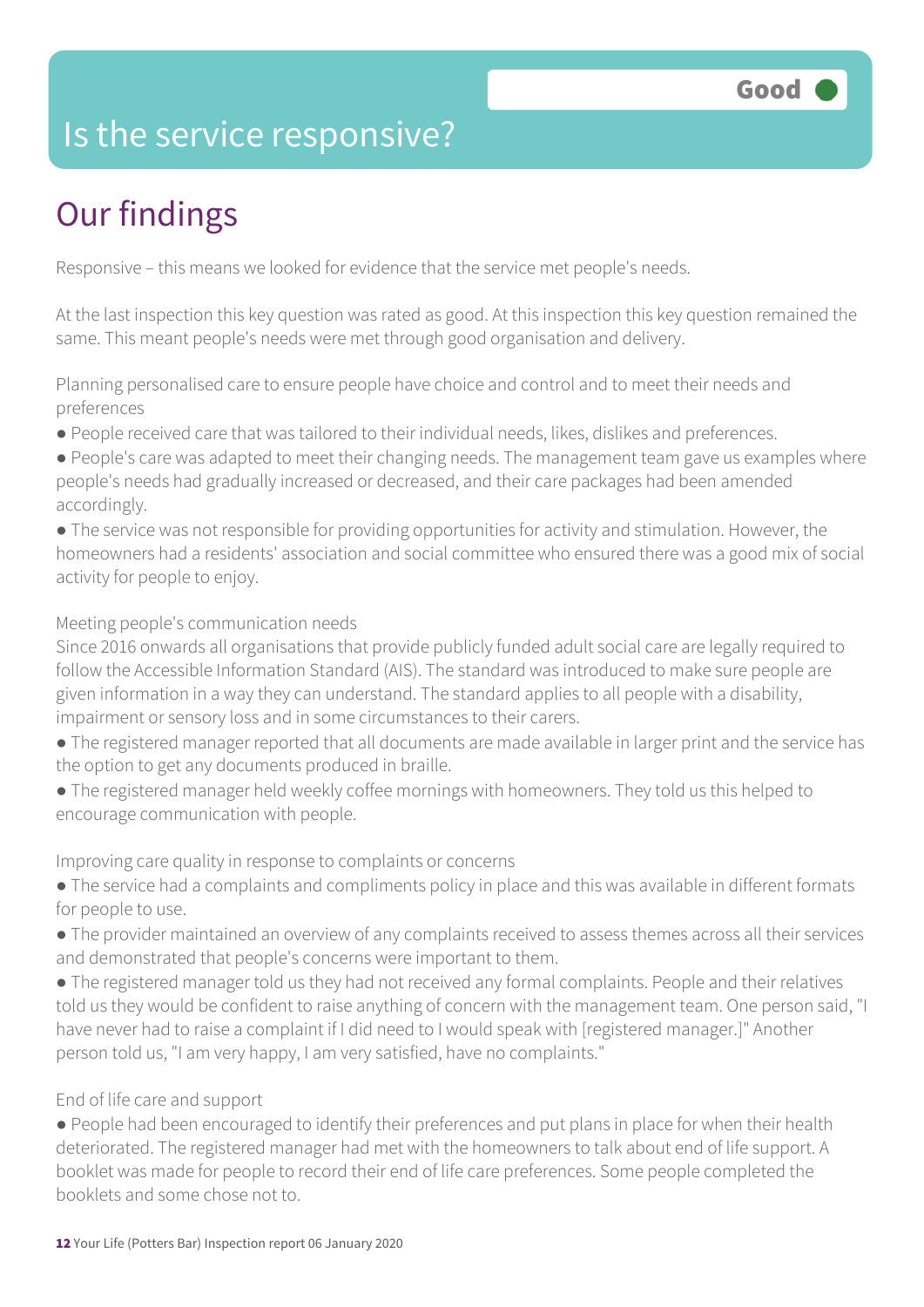- People were supported to stay in their own home if they chose to do so when they approached end of life and extra support was put in place to facilitate this when needed.
- The registered manager told us that they and the staff team worked with GPs, district nurses, MacMillan nurses and people's relatives to help ensure people's needs and wishes were met.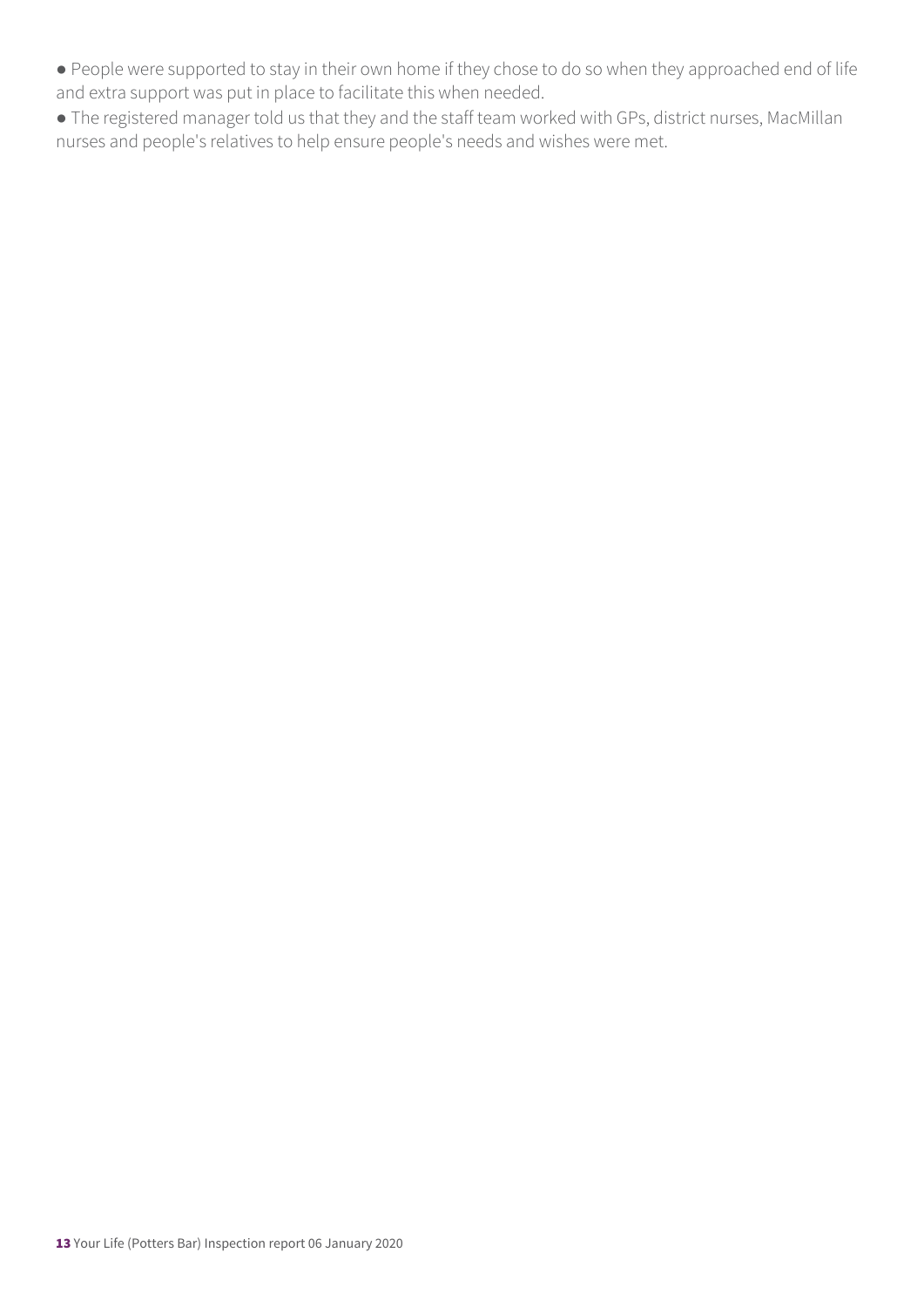### Is the service well-led?

### Our findings

Well-Led – this means we looked for evidence that service leadership, management and governance assured high-quality, person-centred care; supported learning and innovation; and promoted an open, fair culture.

At the last inspection this key question was rated as good. At this inspection this key question remained the same. This meant the service was consistently managed and well-led. Leaders and the culture they created promoted high-quality, person-centred care.

Promoting a positive culture that is person-centred, open, inclusive and empowering, which achieves good outcomes for people; Engaging and involving people using the service, the public and staff, fully considering their equality characteristics

● The registered manager and staff team demonstrated a commitment to provide person-centred, highquality care by engaging with everyone living at the service, people's relatives and other stakeholders. The registered manager and staff knew people and their families well, which enabled positive relationships to develop and good outcomes for people.

● Information about people was written in a respectful and personalised way. Staff were aware of the rules about protecting and keeping people's information safe.

● The registered manager led by example. A relative told us, "[Registered manager] is very good, she is a team leader and it comes from top. Her caring ethos is shared by the whole team." A staff member told us, "[Registered manager] leads by example, we all look to her. She is unflappable, she is very calm. I cannot say enough good things about her, she is such a good manager."

How the provider understands and acts on the duty of candour, which is their legal responsibility to be open and honest with people when something goes wrong

● The registered manager knew when notification forms had to be submitted to CQC. These notifications inform CQC of events happening in the service.

● Systems were in place to monitor and evaluate care provided to people. Concerns, incidents, accidents and notifications were reviewed by the provider's senior management team. This was to analyse and identify trends and risks, to prevent re-occurrence and improve quality.

Managers and staff being clear about their roles, and understanding quality performance, risks and regulatory requirements

- The roles of management and the staff team were clearly defined and understood.
- Risks to people's health, safety and wellbeing were effectively managed through the provider's governance systems.

● People, relatives and staff all told us they felt the service was managed well. A person told us, "I think service is very well managed. Staff are very thoughtful. [Registered manager] is always here if I need any help or advice. I am very happy." A staff member told us, "I would recommend the service to other care workers looking for a position and I have done. I really enjoy my job. We are not just staff, we are family."

Continuous learning and improving care